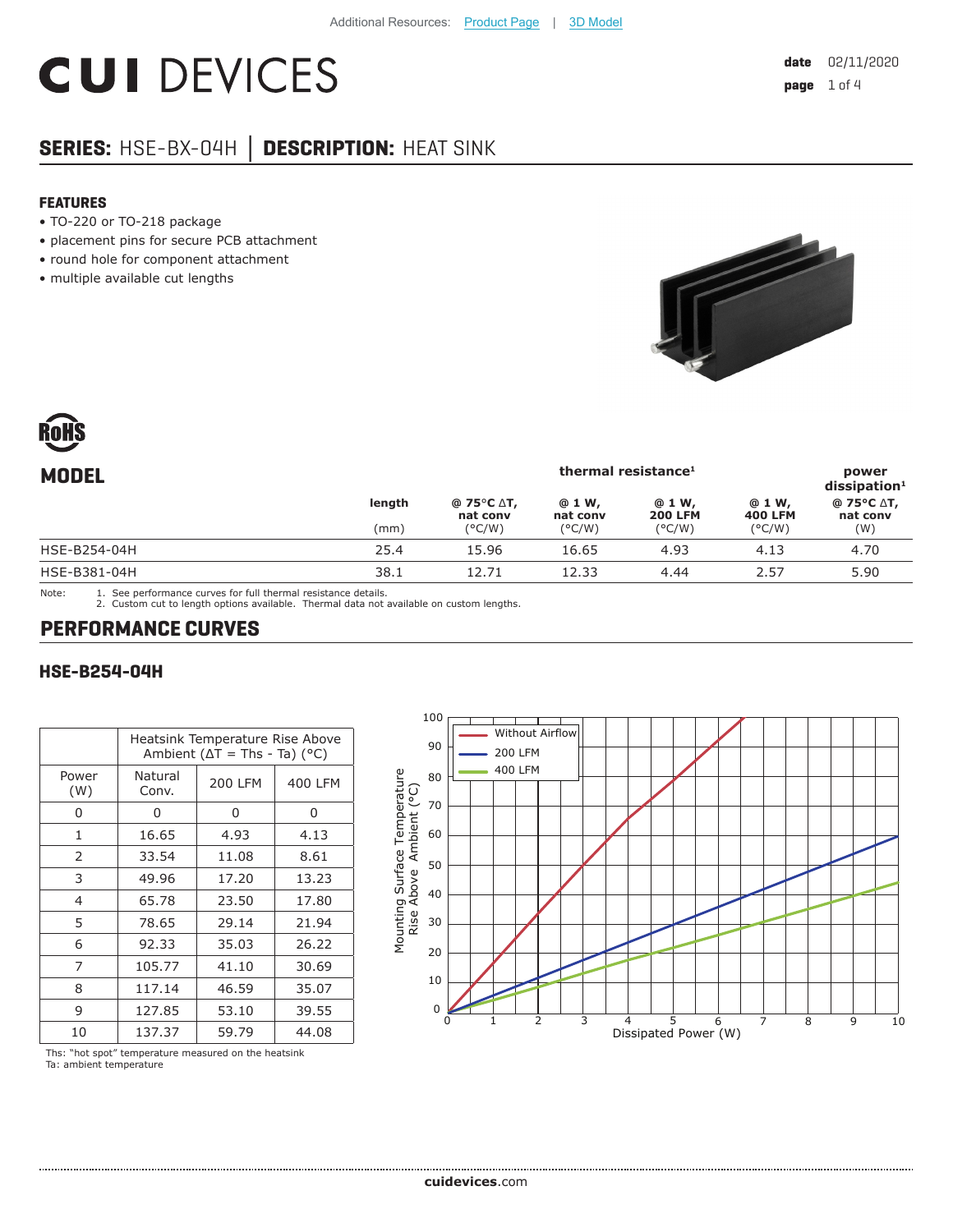## **PERFORMANCE CURVES (CONTINUED)**

### **HSE-B381-04H**

|                | Heatsink Temperature Rise Above<br>Ambient ( $\Delta T$ = Ths - Ta) (°C) |                |         |  |
|----------------|--------------------------------------------------------------------------|----------------|---------|--|
| Power<br>(W)   | Natural<br>Conv.                                                         | <b>200 LFM</b> | 400 LFM |  |
| ი              | 0                                                                        | 0              | 0       |  |
| 1              | 12.33                                                                    | 4.44           | 2.57    |  |
| 2              | 26.70                                                                    | 8.40           | 6.04    |  |
| 3              | 41.68                                                                    | 13.14          | 9.20    |  |
| $\overline{4}$ | 54.04                                                                    | 17.42          | 12.44   |  |
| 5              | 66.70                                                                    | 21.73          | 15.45   |  |
| 6              | 77.18                                                                    | 26.26          | 17.85   |  |
| 7              | 86.99                                                                    | 30.62          | 20.63   |  |
| 8              | 97.85                                                                    | 35.10          | 24.27   |  |
| 9              | 108.50                                                                   | 39.48          | 27.54   |  |
| 10             | 117.17                                                                   | 44.10          | 31.21   |  |



Ths: "hot spot" temperature measured on the heatsink Ta: ambient temperature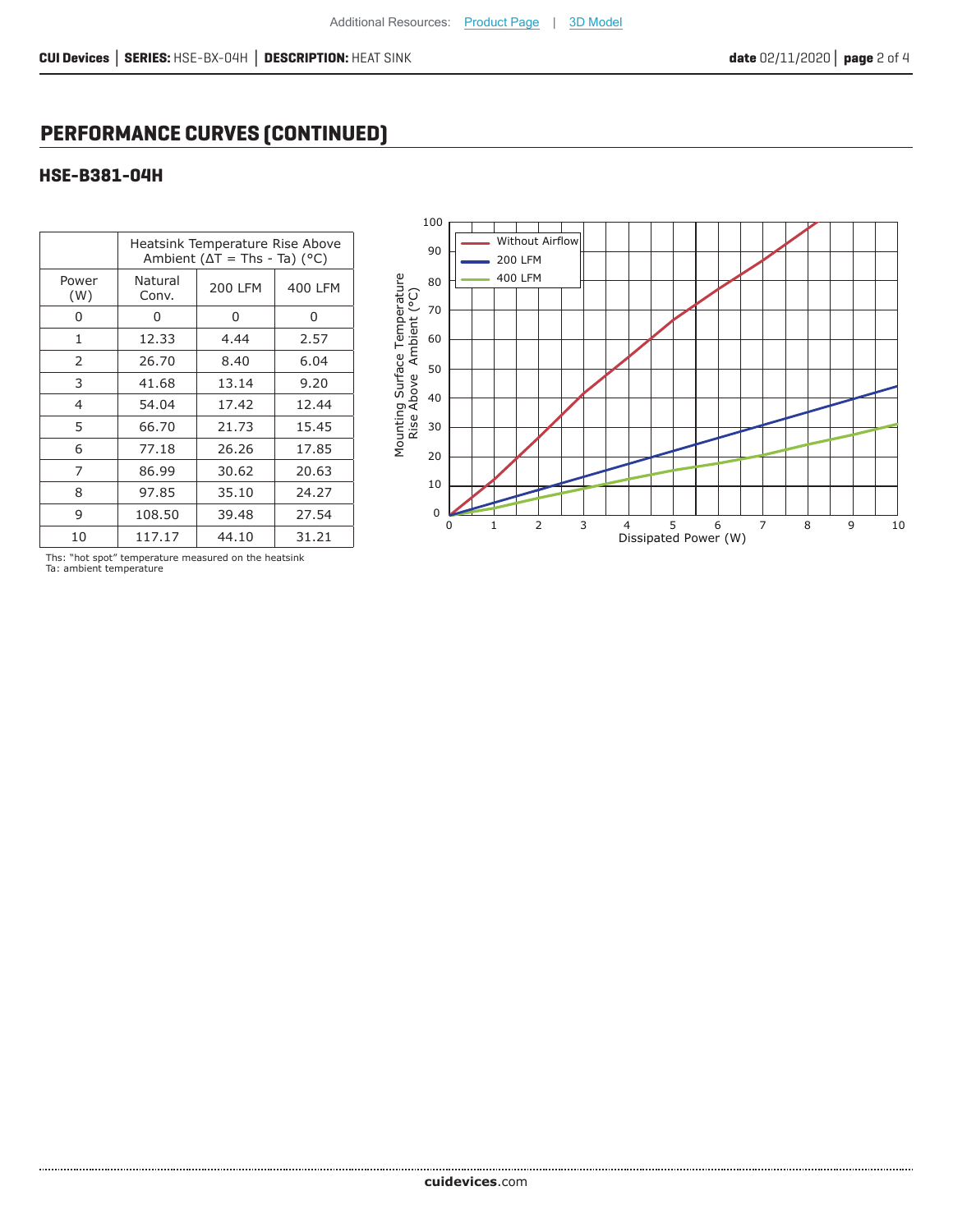## **MECHANICAL DRAWING**

units: mm  $t$ olerance:  $\pm 0.5$  mm

| MATFRIAI     | AL 6063-T5     |
|--------------|----------------|
| FINISH       | black anodized |
| PIN MATFRIAI | steel          |
| PIN PLATING  | tin            |





| <b>MODEL NO.</b> | LENGTH, L<br>(mm) | <b>WEIGHT</b><br>(g) |
|------------------|-------------------|----------------------|
| HSE-B254-04H     | 25.4              | 9.5                  |
| HSE-B381-04H     | 38.1              | 15.4                 |